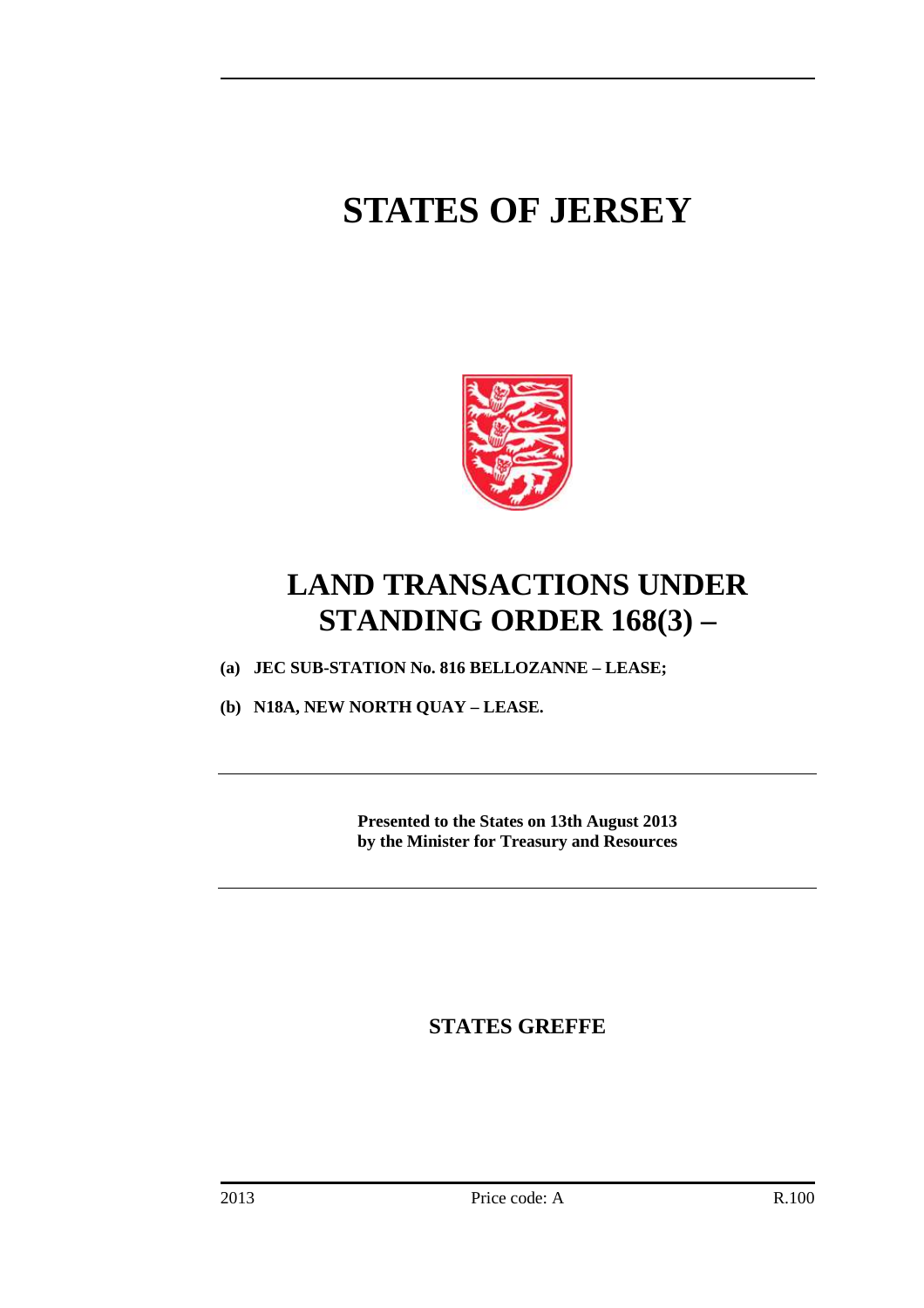#### **REPORT**

**Decision(s):** Under Standing Order 168(3) the Minister for Treasury and Resources hereby notifies the States that he has accepted the recommendation of the Property Holdings Department to agree to the following –

#### **(a) Land transaction –**

- (1) To approve the ground lease to JE PLC of 2 rooms forming the site of Sub-station No. 816 at the Bellozanne Waste Treatment Plant and the cancellation of the existing lease in respect of JEC Sub-station No. 111.
- (2) To confirm the above decision after giving the States 15 working days' notice of the transaction, and to cause the transaction to be completed.

 After the expiry of 15 days following presentation to the States the transaction may be concluded.

 *(Drawing attached at Appendix.)* 

 *Further information on this decision can be found on www.gov.je under Ministerial Decisions/Treasury and Resources/Property Holdings (reference MD-PH-2013-0125).* 

### **(b) Land transaction –**

- (1) **N18A, New North Quay**  to lease out for a term of 5 years with effect from 1st April 2012.
- (2) To confirm the above decision after giving the States 15 working days' notice of the transaction, and to cause the transaction to be completed.

 After the expiry of 15 days following presentation to the States the transaction may be concluded.

 *Further information on this decision can be found on www.gov.je under Ministerial Decisions/Treasury and Resources/Property Holdings (reference MD-PH-2013-0135).*